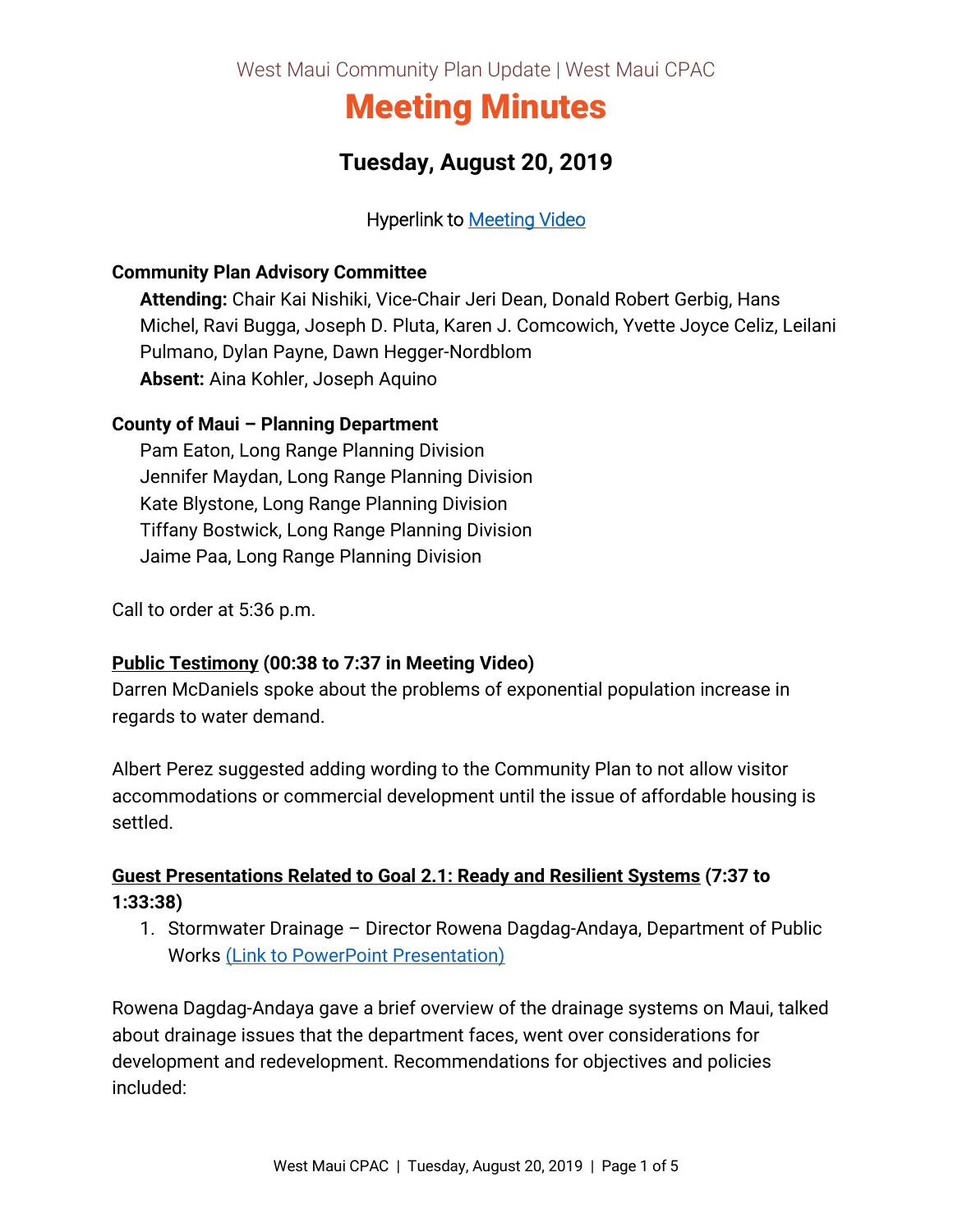- Ensure that drainage systems comply with the County's drainage rules;
- Incorporate post-development best management practices (BMPs) into project planning;
- Pursue funding sources to fund drainage infrastructure;
- Encourage the use of low impact development (LID) techniques for all new developments, roadway projects, and Capital Improvement Projects; and
- Ensure that new developments will not result in adverse flooding conditions for downstream properties by requiring onsite retention facilities for stormwater runoff generated by the development.

Recommendations for implementing actions included:

- Update the Lahaina Town Drainage Master Plan;
- Complete the Lahaina Watershed Flood Control project;
- Establish a comprehensive stormwater management plan that emphasizes the use of natural drainage systems where possible;
- Complete an inventory of drainage facilities in West Maui for use in developing long-term plans for addressing stormwater issues; and
- Encourage the use of underground utilities and coordinate utility placement with road improvements.

CPAC members asked Director Dagdag-Andaya questions about the status and/or jurisdictions of various projects and issues in West Maui.

Dawn Hegger-Nordblom asked if Public Works would like to see solutions to enforcing private owners to keep their drainage channels clear; Director Dagdag-Andaya responded that yes, it could be a policy or implementation, but did note that such a solution would require an enforcement branch, which they do not currently have.

Chair Nishiki asked if CPAC members could get a status update regarding the implementing actions listed in the existing West Maui Community Plan. Director Dagdag-Andaya explained that the Public Works Department works with the Planning Department's Plan Implementation Division to keep track of their progress, and also noted that the policies and implementing actions in the existing plan can be carried into the updated plan.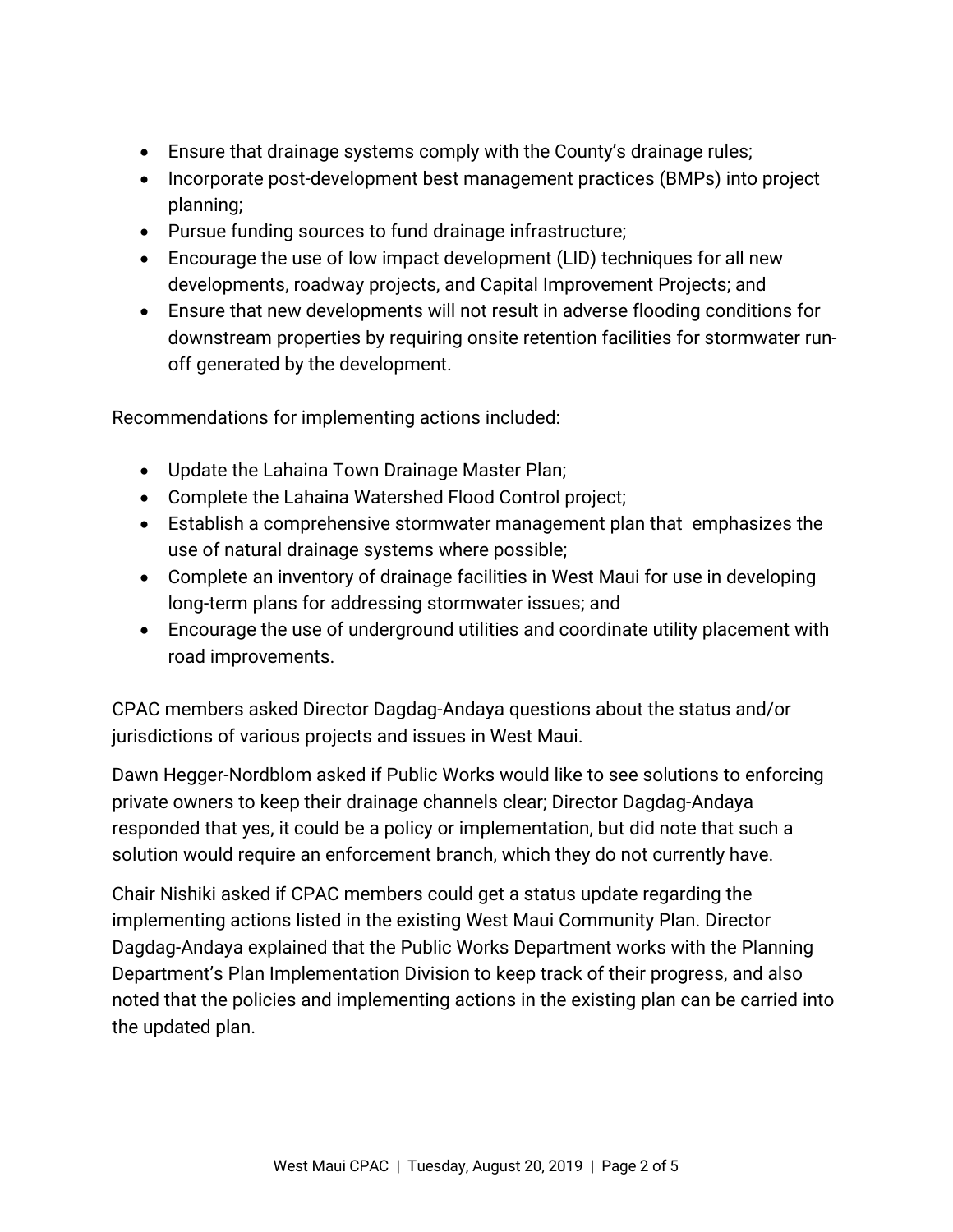Yvette Celiz asked about challenges or obstacles regarding plan implementation that CPAC members should be aware of; Director Dagdag-Andaya noted that funding and staffing is usually the biggest challenge.

2. Wastewater – Scott Rollins, Department of Environmental Management Wastewater Reclamation Division (WWRD) [\(Link to PowerPoint Presentation\)](https://wearemaui.konveio.com/sites/wearemaui.konveio.com/files/u14/8.20.19%20Guest%20Presentation%20-%20Wastewater.pdf)

Scott Rollins briefly explained the wastewater treatment process, talked about various wastewater systems and projects in West Maui as well as challenges facing WWRD, and brought up various policies for CPAC members to consider.

CPAC members asked various questions about R-1 water reuse, capacity at treatment plants, injection wells, and water distribution. Scott Rollins noted that the biggest obstacles for the Wastewater Division in regards to reuse and/or expanded distribution is funding, as well as gaining permission/access from private landowners. Additionally, R-1 water must be used consistently otherwise it is at risk for bacterial and algae growth.

#### **RECESS/DINNER BREAK**

# **Guest Presentations Related to Goal 2.1: Ready and Resilient Systems (Cont.) (1:33:38 to END)**

3. Water – Ayron Strauch and Kaleo Manuel, State Commission on Water Resources Management (CWRM)

Ayron Strauch gave a brief overview of CWRM's activities in West Maui and provided CPAC members with a handout of West Maui's surface water resources [\(link to](https://wearemaui.konveio.com/sites/wearemaui.konveio.com/files/u14/8.20.19%20CWRM_Handout_WMSurfaceWaterResources.pdf)  [handout\).](https://wearemaui.konveio.com/sites/wearemaui.konveio.com/files/u14/8.20.19%20CWRM_Handout_WMSurfaceWaterResources.pdf) He and Kaleo Manuel answered questions from CPAC members about policy suggestions, the handout, injection wells, water availability and reporting from well owners.

Regarding policy suggestions, Kaleo recommended looking at Water Resource Protection Plan and the Maui County Water Use Development Plan for policy recommendations. He also said that he will work with CWRM's planning branch to come up with specific recommendations for CPAC.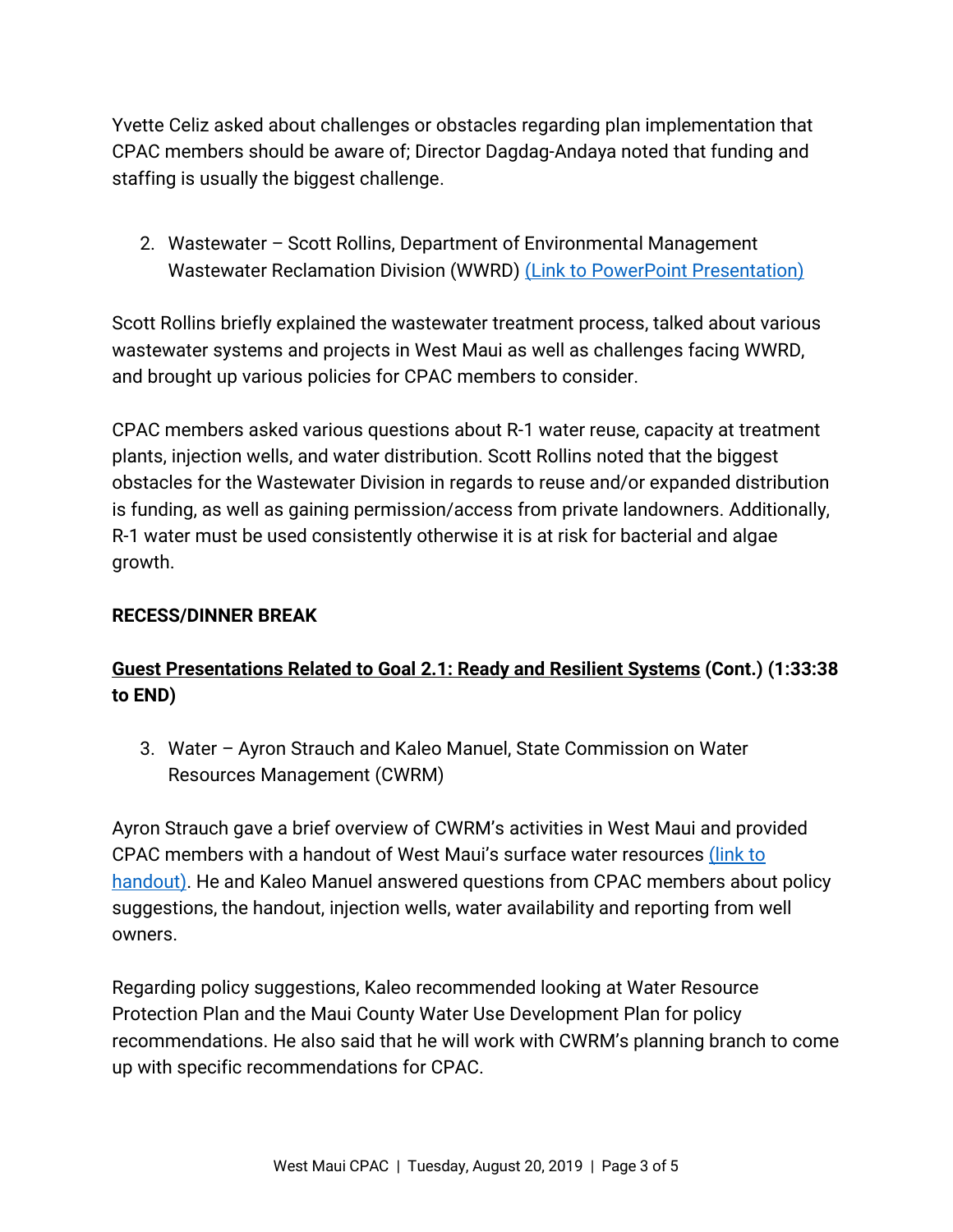4. Water – Eva Blumenstein, Department of Water Supply Water Resources Division [\(Link to PowerPoint Presentation\)](https://wearemaui.konveio.com/sites/wearemaui.konveio.com/files/u14/8.20.19%20Guest%20Presentation%20-%20Water.pdf)

Eva Blumenstein gave a presentation on water resources and constraints, water systems and infrastructure resiliency. Policy recommendations included:

- Adapt landscaping and intensity of water use to drought resistant and microclimate appropriate design and plants;
- Provide incentives for green infrastructure and use of alternative water sources (stormwater, greywater and blackwater use); and
- Coordinate actions between county agencies to address sea level rise impact on infrastructure (roads, sewer, water, etc.).

CPAC members asked questions about greywater catchment/use, sustainable yield numbers, water availability issues, and the recommended policies.

5. Capital Improvement Program (CIP) – CIP Coordinator Dave Taylor, Managing Director's Office

Dave Taylor briefly explained his role within the County: he oversees the big projects, not the details. He encouraged CPAC members to look at the big picture – concerns in general areas – instead of highly specific projects or issues, because Planning staff and other County workers can then take those issues and focus on the details to address them.

Q&A and comments included:

- Is there a 5-, 10-, 20-year CIP Plan for West Maui? We are in the first major replacement of County infrastructure; most of CIP budget in the next 20 years will go toward infrastructure replacement, and we will likely struggle to keep up with it.
- The challenge is balancing residents' desire for new infrastructure with replacing old infrastructure before they collapse. Dave reiterated the importance of prioritizing a few big issues rather than many small ones so that the County can better address them.